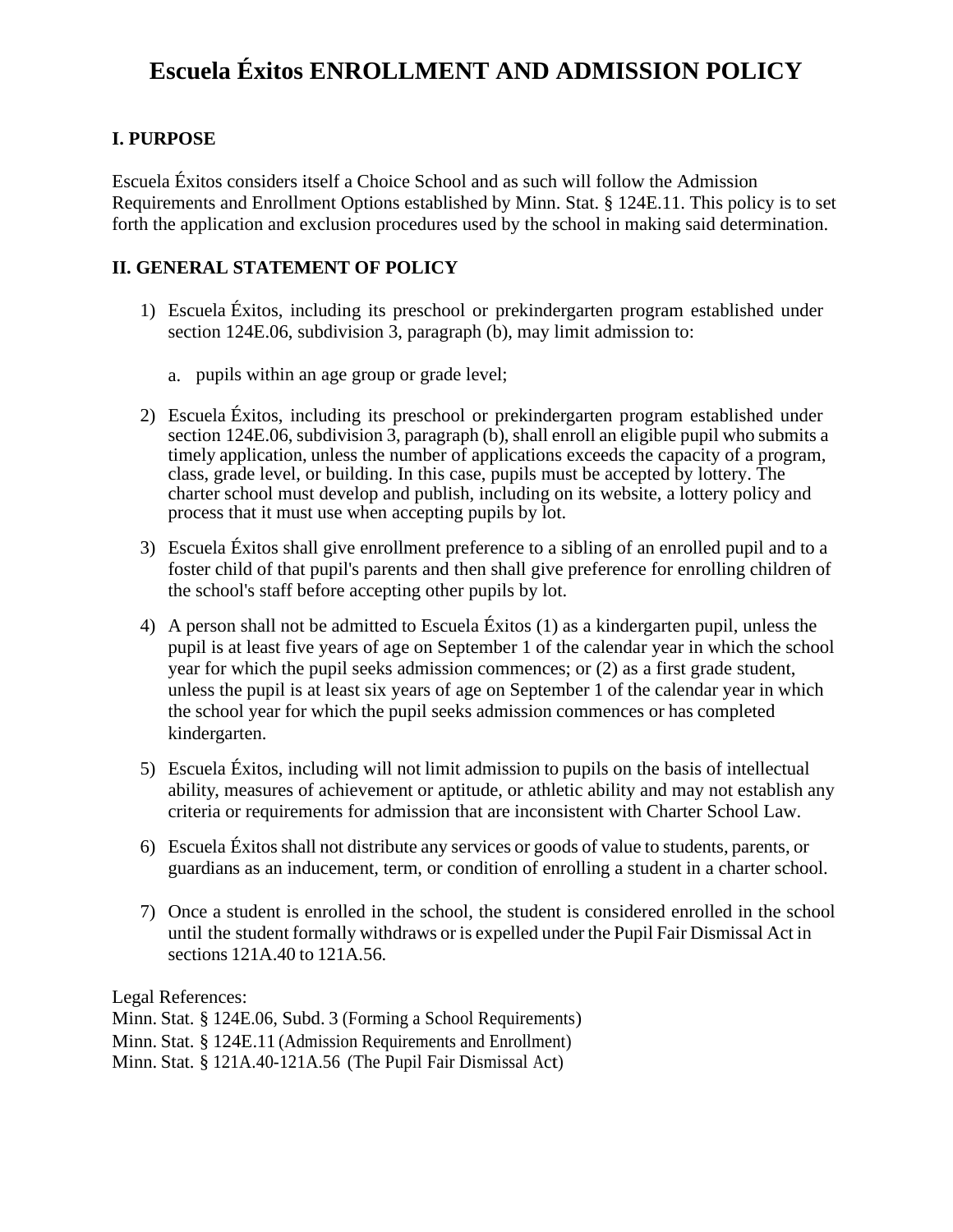## **LOTTERY POLICY**

Applications for Enrollment will be accepted from December fifteenth through the 2nd Friday in February for each year (completing this form does not guarantee enrollment). If applications exceed available seats, a lottery will take place and all applications received on or by this date will be placed on the "Eligible to Enroll List." Applications received after this date will be placed on a waiting list (in the order received) after the lottery is complete.

If a lottery needs to take place (due to applications exceeding available seats) it will be held at 4:00 p.m. on the Wednesday following the 2nd Friday in February (the application deadline). The result of the lottery determines who receives the available spots as well as the order of the waiting list. Parents of the students accepted under the lottery will be notified by no later than 4:00 p.m. on the Monday following the lottery. If the name of a twin is drawn, the sibling will automatically follow. If a twin is drawn for the last available space, the sibling will be first on the wait list. The deadline for all families accepted to commit by completing a full registration packet will be March 15th.

| Event                                                | Calendar                                                   |
|------------------------------------------------------|------------------------------------------------------------|
| <b>Enrollment Open Period</b>                        | Dec. $15 - 2^{nd}$ Friday in February                      |
| <b>Waitlist Begins</b>                               | Day after 2 <sup>nd</sup> Friday in February               |
| Lottery Day & Time (if needed)                       | 4 p.m. Wednesday following the $2nd$ Friday in<br>February |
| Notice of acceptance                                 | 4 p.m. Monday following the lottery                        |
| Assign waitlist # to non-winning lottery<br>families | End of February                                            |
| Deadline to commit by completing full<br>application | March 15                                                   |
| Start filling openings from waitlist                 | March 16                                                   |

Families on the wait list will be given their respective waiting list number by the end of February. They will have the opportunity to earn a spot if a family declines their opportunity to enroll or if a family fails to complete a full registration packet by March 15th. After the enrollment lottery, names will continue to be added to the bottom of the waiting list, in the order they are received. Should an opening occur, Escuela Éxitos will consider all preferences as stated above. We will then contact the next person on our waiting list and due so subsequently until the position is filled. Confirmation of desire to enroll must be made by the student's' parent/legal guardian within 48 hours of notice by completing a full registration packet. This process will continue until the opening has been filled.

Per MN state law, applications cannot be held from year to year; therefore, any applications received after September 1st of each year will not be considered and a new application would be required once the application window opens during the following school year. Enrollment shall continue if seats remain unfilled.

Escuela Éxitos shall be open to any child who is eligible under the laws of the State of Minnesota for admission to a public school. Escuela Éxitos shall ensure compliance with all applicable antidiscrimination laws governing public schools, including Minnesota Statute 124E.11. Escuela Éxitos welcomes students of any race, color, creed, religion, national or ethnic origin, disability, and status with regard to public assistance, sex, and sexual orientation.